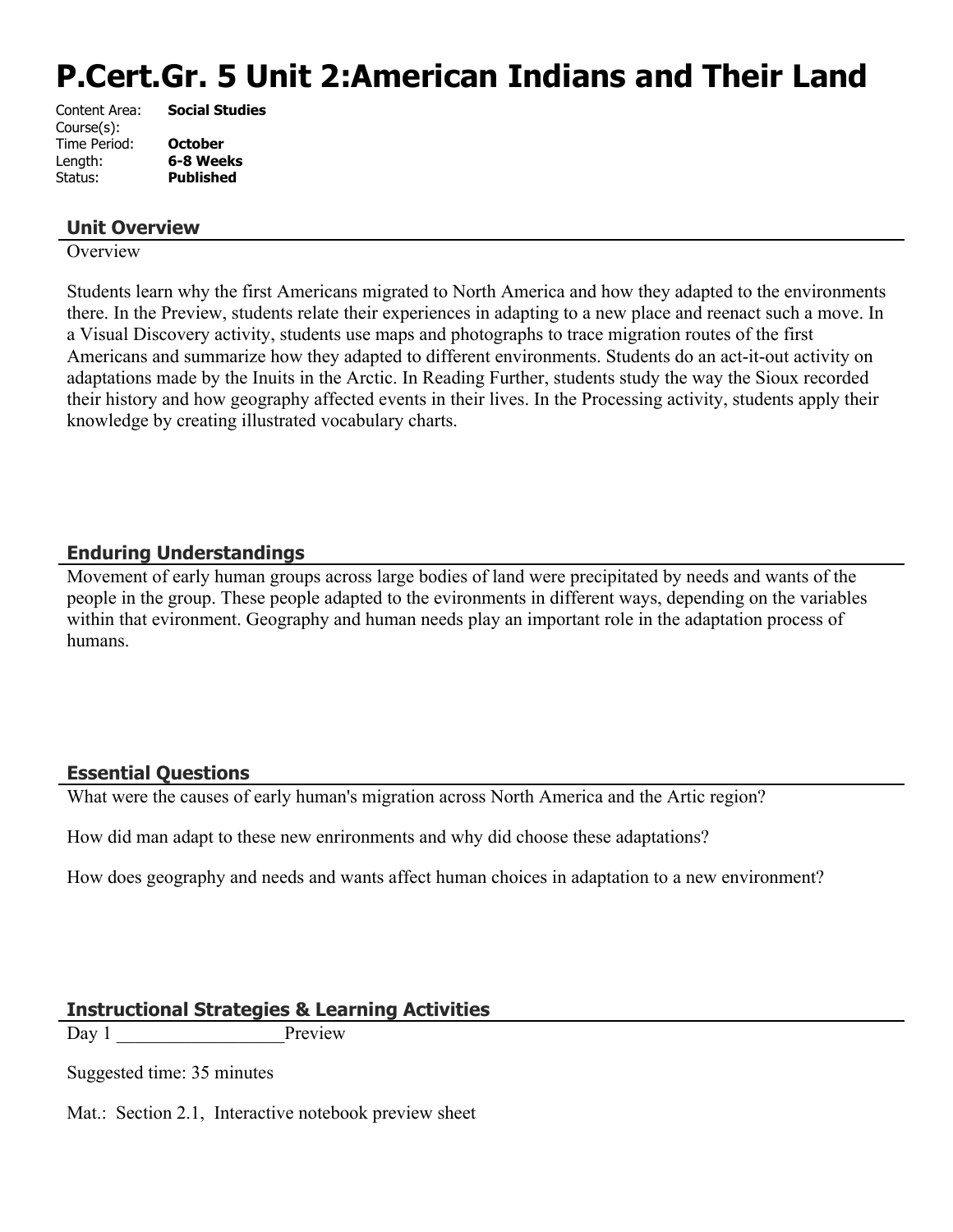Proc.

1. Connecting to Prior Knowledge:

Notebooks. Invite them to share their responses.

2. Developing Vocabulary:

• Discuss each term before beginning the activity, using methods described in Solutions for Effective Instruction.

• Review each term again with students as it appears in the activity reading, and encourage them to use it in their writing.

Assess: discussions

Day 2 \_\_\_\_\_\_\_\_\_\_\_\_\_\_\_\_\_

Mat.: transparency 2A

Assess: discussion

Day 3 & 4 \_\_\_\_\_\_\_\_\_\_\_\_\_\_\_\_\_\_\_\_Visual Discovery

Suggested time: 45 minutes

Mat.: SS alive section  $2.2 - 2.4$ , transparencies  $2B \& 2C$ ,

Proc.:

Phase 1: Analyzing Maps and Photographs

Assess: discussion, reading note responses

Day 5 **Day 5** Phase 2: Interpreting Images to Identify Adaptations to the Environment

Mat.: SS Alive Section 2.5, transparency 2D

Assess: answers to questions, reading notes

Day 6 **Day 6** Reading Further: Recording Sioux History

Suggested time: 35 minutes

Mat.: chapter 2 reading further, transparency 2 E, Information Master 2

Assess: reading further

Day 7 **Processing** 

Suggested time: 25 minutes

Mat.: chapter 2 summary,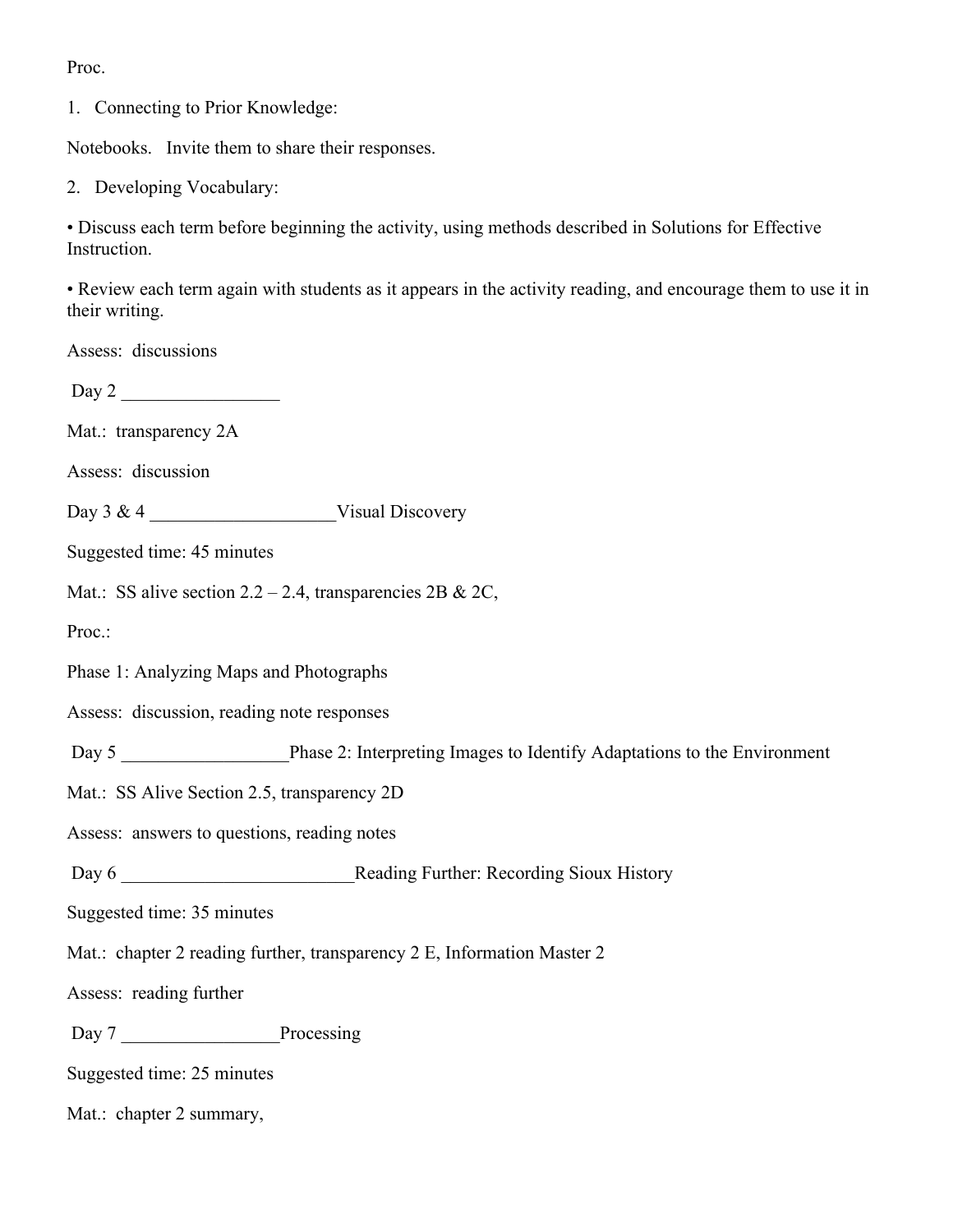Assess: summary

 $Day 8$ 

Obj.: review for test

Mat.: computers for everyone

Proc.:

Assess: answers

 $Day 9$ 

Mat.: chapter 2 test

Proc.:

administer chapter 2 test

Assess: test

# **Integration of 21st Century Themes and Career Exploration**

Students will collaborate with peers while viewing various images.

| CRP.K-12.CRP7.1 | Career-ready individuals are discerning in accepting and using new information to make<br>decisions, change practices or inform strategies. They use reliable research process to<br>search for new information. They evaluate the validity of sources when considering the<br>use and adoption of external information or practices in their workplace situation.                                                                                                                                                                                                                                                                                                                |
|-----------------|-----------------------------------------------------------------------------------------------------------------------------------------------------------------------------------------------------------------------------------------------------------------------------------------------------------------------------------------------------------------------------------------------------------------------------------------------------------------------------------------------------------------------------------------------------------------------------------------------------------------------------------------------------------------------------------|
| CRP.K-12.CRP11  | Use technology to enhance productivity.                                                                                                                                                                                                                                                                                                                                                                                                                                                                                                                                                                                                                                           |
| CRP.K-12.CRP4.1 | Career-ready individuals communicate thoughts, ideas, and action plans with clarity,<br>whether using written, verbal, and/or visual methods. They communicate in the workplace<br>with clarity and purpose to make maximum use of their own and others' time. They are<br>excellent writers; they master conventions, word choice, and organization, and use<br>effective tone and presentation skills to articulate ideas. They are skilled at interacting<br>with others; they are active listeners and speak clearly and with purpose. Career-ready<br>individuals think about the audience for their communication and prepare accordingly to<br>ensure the desired outcome. |
| CRP.K-12.CRP12  | Work productively in teams while using cultural global competence.                                                                                                                                                                                                                                                                                                                                                                                                                                                                                                                                                                                                                |

## **Technology Integration**

Students will interact with the lesson using the Smartboard, document camera and chromebooks/Google Classroom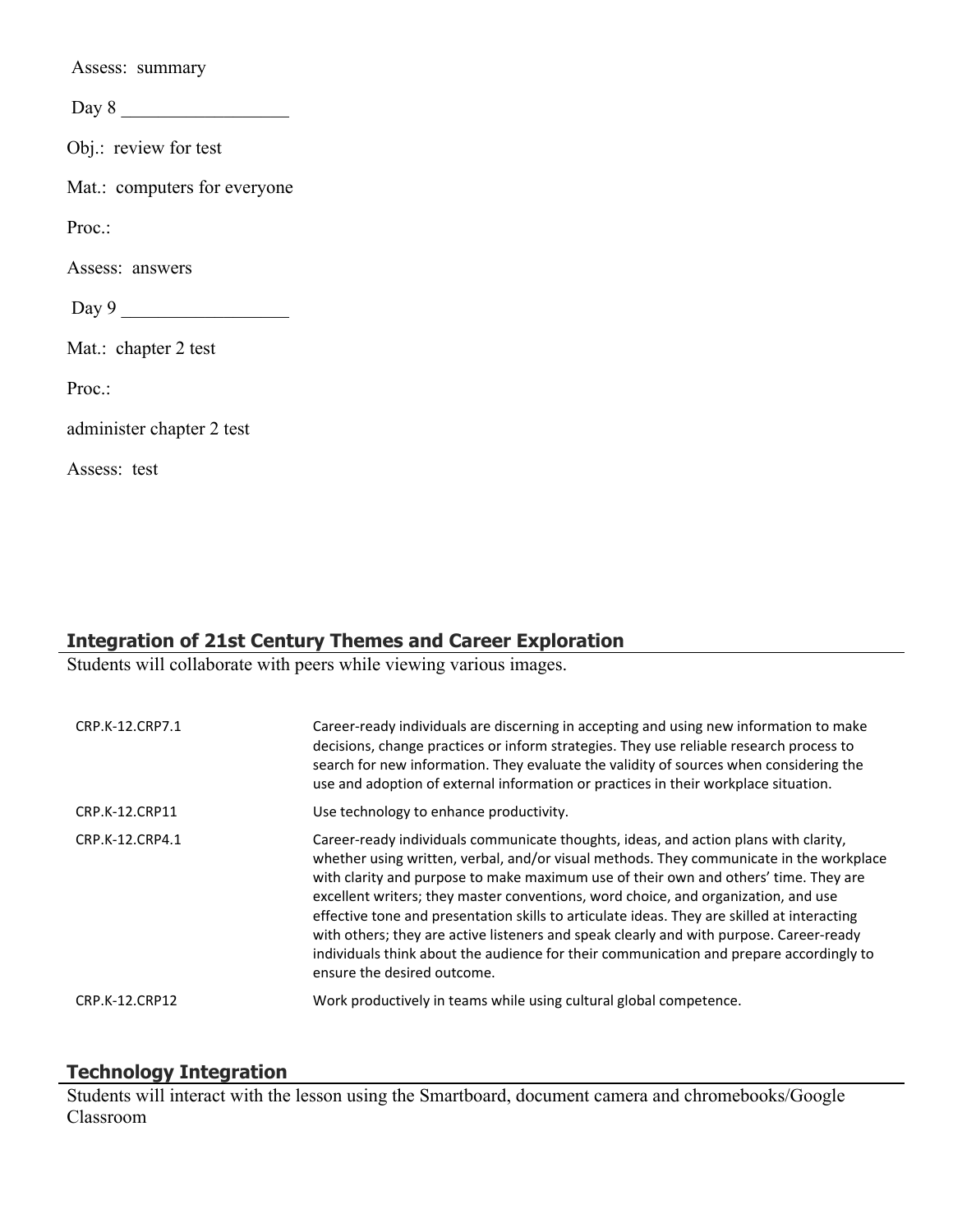| TECH.8.1.5.A.CS1 | Understand and use technology systems                                                                                                                                                                                      |
|------------------|----------------------------------------------------------------------------------------------------------------------------------------------------------------------------------------------------------------------------|
| TECH.8.1.5       | Educational Technology: All students will use digital tools to access, manage, evaluate, and<br>synthesize information in order to solve problems individually and collaborate and to<br>create and communicate knowledge. |
| TECH.8.1.5.E.CS1 | Plan strategies to guide inquiry.                                                                                                                                                                                          |
| TECH.8.1.5.E.CS2 | Locate, organize, analyze, evaluate, synthesize, and ethically use information from a<br>variety of sources and media.                                                                                                     |

## **Interdisciplinary Connections**

Students need to use language arts and technology skills.

| <b>TECH.8.1.5</b>          | Educational Technology: All students will use digital tools to access, manage, evaluate, and<br>synthesize information in order to solve problems individually and collaborate and to<br>create and communicate knowledge.                     |
|----------------------------|------------------------------------------------------------------------------------------------------------------------------------------------------------------------------------------------------------------------------------------------|
| <b>TECH.8.1.5.F</b>        | Critical thinking, problem solving, and decision making: Students use critical thinking skills<br>to plan and conduct research, manage projects, solve problems, and make informed<br>decisions using appropriate digital tools and resources. |
| CCSS.ELA-Literacy.RL.5.1   | Quote accurately from a text when explaining what the text says explicitly and when<br>drawing inferences from the text.                                                                                                                       |
| CCSS.ELA-Literacy.RL.5.10  | By the end of the year, read and comprehend literature, including stories, dramas, and<br>poetry, at the high end of the grades 4-5 text complexity band independently and<br>proficiently.                                                    |
| CCSS.ELA-Literacy.RI.5.8   | Explain how an author uses reasons and evidence to support particular points in a text,<br>identifying which reasons and evidence support which point(s).                                                                                      |
| CCSS.ELA-Literacy.RF.5.3.a | Use combined knowledge of all letter-sound correspondences, syllabication patterns, and<br>morphology (e.g., roots and affixes) to read accurately unfamiliar multisyllabic words in<br>context and out of context.                            |
| CCSS.ELA-Literacy.SL.5.1   | Engage effectively in a range of collaborative discussions (one-on-one, in groups, and<br>teacher-led) with diverse partners on grade 5 topics and texts, building on others' ideas<br>and expressing their own clearly.                       |
| CCSS.ELA-Literacy.L.5.4.c  | Consult reference materials (e.g., dictionaries, glossaries, thesauruses), both print and<br>digital, to find the pronunciation and determine or clarify the precise meaning of key<br>words and phrases.                                      |

#### **Differentiation**

- $\bullet$
- o Understand that gifted students, just like all students, come to school to learn and be challenged.
- o Pre-assess your students. Find out their areas of strength as well as those areas you may need to address before students move on.
- o Consider grouping gifted students together for at least part of the school day.
- o Plan for differentiation. Consider pre-assessments, extension activities, and compacting the curriculum.
- o Use phrases like "You've shown you don't need more practice" or "You need more practice" instead of words like "qualify" or "eligible" when referring to extension work.
- o Encourage high-ability students to take on challenges. Because they're often used to getting good grades, gifted students may be risk averse.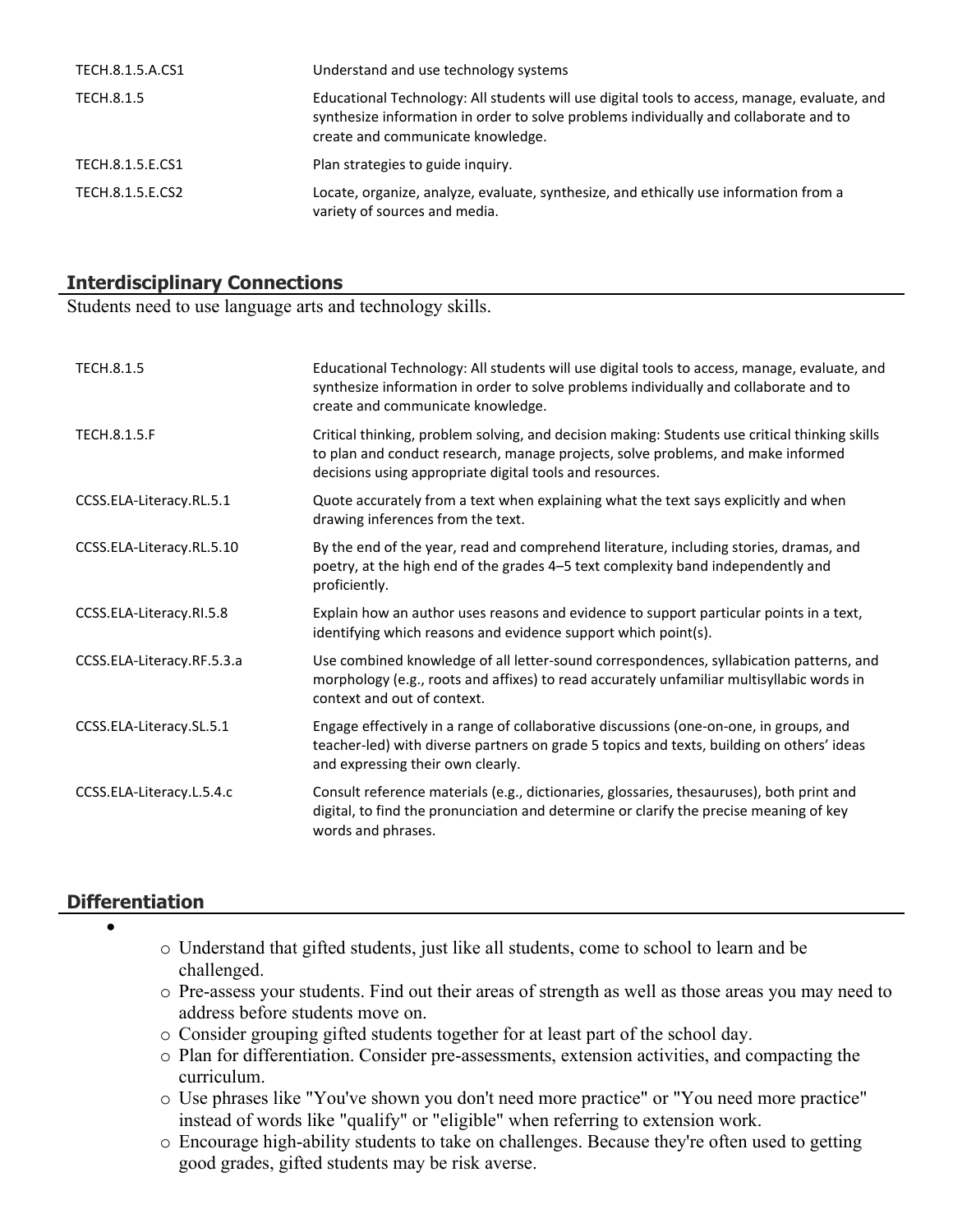#### o **Definitions of Differentiation Components**:

- Content the specific information that is to be taught in the lesson/unit/course of instruction.
- Process how the student will acquire the content information.
- Product how the student will demonstrate understanding of the content.
- Learning Environment the environment where learning is taking place including physical location and/or student grouping

#### **Differentiation occurring in this unit:**

- Use of different resources to match the readiness levels of the students when working on the activities in the daily lessons.
- Respond to students' needs for reteaching, reinforcing, and extending learning.
- Use of a variety of instructional strategies to engage students in learning.
- Ouestion prompts to promote student engagement
- Use discussion to promote collaboration among students
- Adjust instruction based on formative tasks/assessments

Tiered worksheet for students needing assistance.

Enrichment opportunities to explore concepts further, such as finding additional examples of concepts covered in the unit, adding illustrations, etc.

Mixed ability grouping to assist students needing support.

#### **Modifications & Accommodations**

Modifications and accommodations as per students' individual IEP's. Support and additional individual attention to struggling students. Tiered assignments.

#### **Benchmark Assessments**

Teacher made assessments to check for growth.

#### **Formative Assessments**

Reading Response Notebooks

Summary writing assignment